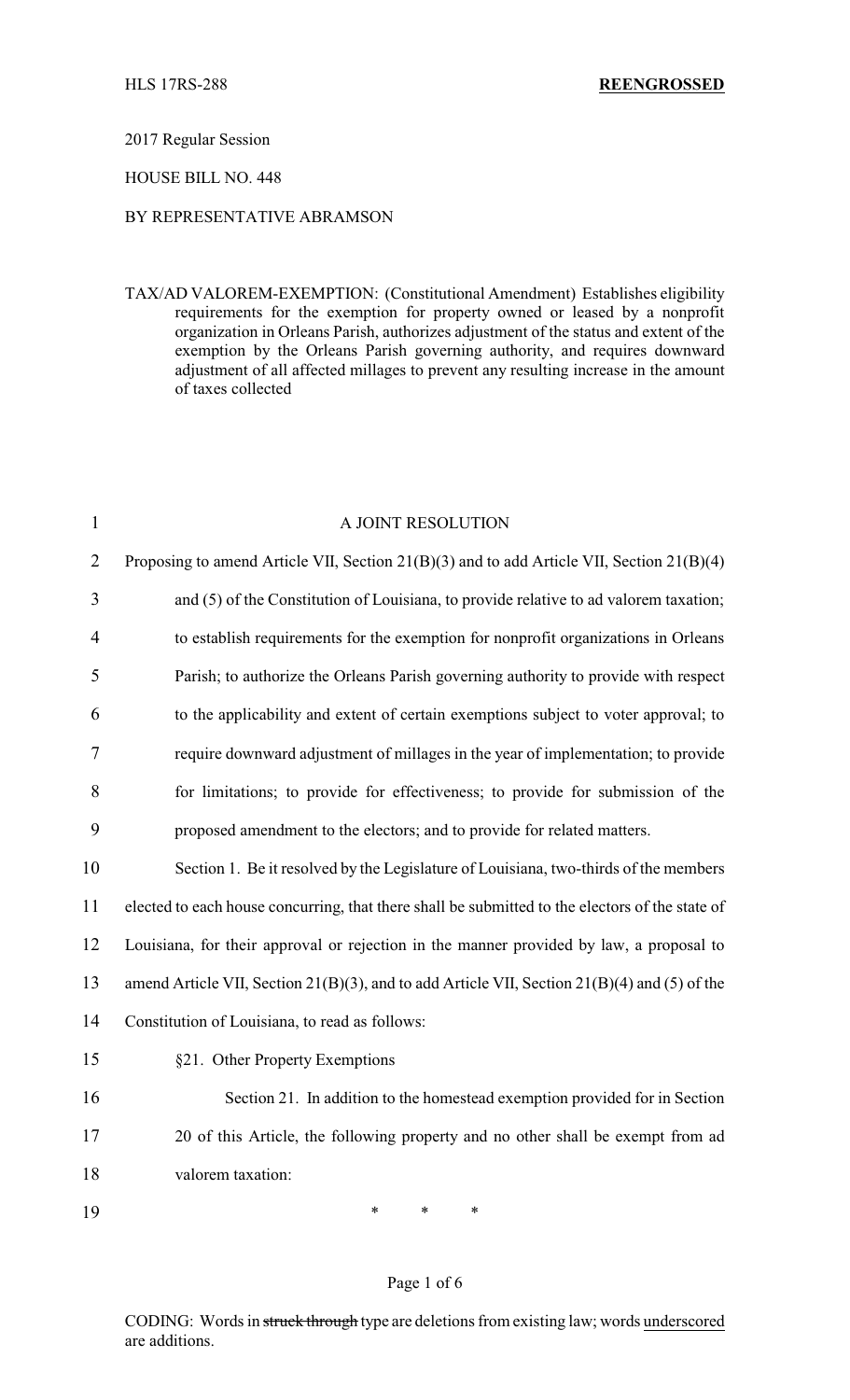| 1              | (B)                                                                                      |
|----------------|------------------------------------------------------------------------------------------|
| $\overline{2}$ | *<br>∗<br>∗                                                                              |
| 3              | (3) property Property of an organization such as a lodge or club organized               |
| 4              | for charitable and fraternal purposes and practicing the same, and property of a         |
| 5              | nonprofit corporation devoted to promoting trade, travel, and commerce, and also         |
| 6              | property of a trade, business, industry or professional society or association, if that  |
| 7              | property is owned by a nonprofit corporation or association organized under the laws     |
| 8              | of this state for such purposes.                                                         |
| 9              | (4) None of the property listed in Paragraph (B) shall be exempt if owned,               |
| 10             | operated, leased, or used for commercial purposes unrelated to the exempt purposes       |
| 11             | of the corporation or association; however, in Orleans Parish the exemption provided     |
| 12             | for in this Paragraph shall not apply if the property has been vacant for longer than    |
| 13             | two years or the property is not exclusively used for the exempt purpose of the          |
| 14             | corporation or association. For purposes of this Subparagraph, "exclusive use"           |
| 15             | occurs when no more than five percent of the corporation's or association's annual       |
| 16             | revenues derived from that parcel are required to be reported as taxable income for      |
| 17             | purposes of federal taxation.                                                            |
| 18             | Notwithstanding any other provision of this constitution to the<br>(5)(a)                |
| 19             | contrary, each exemption established in Subparagraphs (1) through (3) of this            |
| 20             | Paragraph, which are referred to hereinafter in this Subparagraph collectively as        |
| 21             | "existing exemptions", shall be effective and applicable in Orleans Parish unless and    |
| 22             | until a change in a specific exemption is made by the parish governing authority, and    |
| 23             | approved by the electors, as provided in this Subparagraph.                              |
| 24             | If property owned by a nonprofit organization subject to the provisions<br>(i)           |
| 25             | of this Paragraph loses its tax exemption pursuant to the provisions of this Paragraph,  |
| 26             | the Orleans Parish governing authority may reinstate the ad valorem tax exemptions       |
| 27             | provided for in Subparagraphs (1) through (3) of this Paragraph; however, in no case     |
| 28             | shall a tax exemption for a particular property be reinstated to more than fifty percent |
| 29             | of the assessed value of the property. A reinstatement of an ad valorem tax              |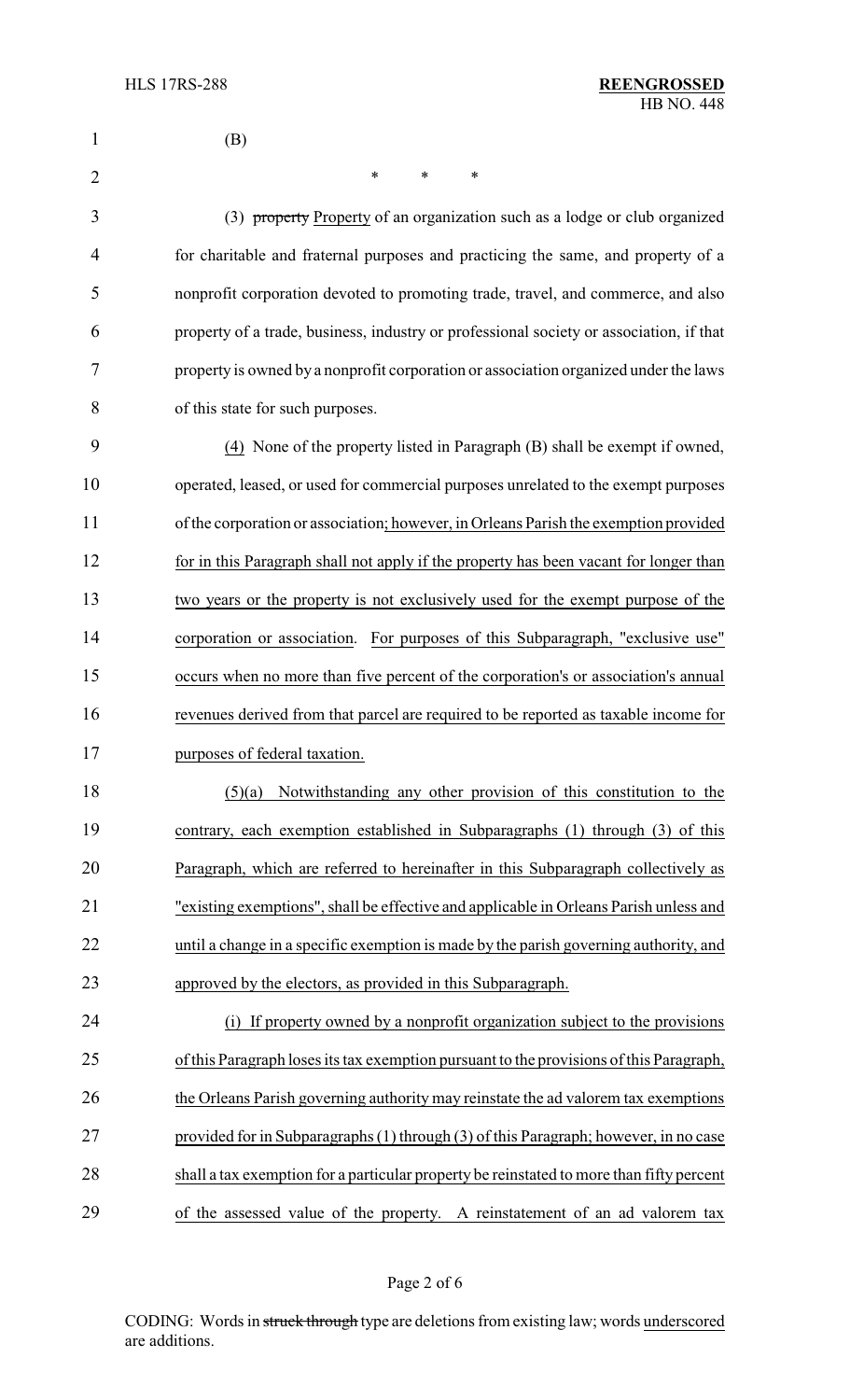| $\mathbf{1}$   | exemption shall not become effective unless it is authorized by a resolution or        |  |  |
|----------------|----------------------------------------------------------------------------------------|--|--|
| $\overline{2}$ | ordinance adopted by the parish governing authority, and thereafter approved by the    |  |  |
| 3              | electors in Orleans Parish, as required in Item (ii) of this Subparagraph.             |  |  |
| 4              | The Orleans Parish governing authority may provide by resolution or<br>(ii)            |  |  |
| 5              | ordinance, hereinafter referred to as "ordinance", for the applicability or extent of  |  |  |
| 6              | any existing exemption. The ordinance shall designate the specific exemption to be     |  |  |
| 7              | affected, and an ordinance may contain changes to more than one specific               |  |  |
| 8              | exemption. The ordinance shall only become effective upon the approval of a            |  |  |
| 9              | majority of the electors in Orleans Parish voting thereon in an election held for that |  |  |
| 10             | purpose. Any change in an existing exemption which is approved by the electors         |  |  |
| 11             | shall become effective on the first day of the calendar year following the year in     |  |  |
| 12             | which it was approved by the electors, and is deemed to be an instance of              |  |  |
| 13             | implementation of the provisions of this Subparagraph. If not approved by the          |  |  |
| 14             | electors, an ordinance to effect a change in an existing exemption shall have no       |  |  |
| 15             | effect.                                                                                |  |  |
| 16             | The total amount of ad valorem taxes collected by any taxing authority<br>(b)          |  |  |
| 17             | in Orleans Parish in the year in which the provisions of this Subparagraph are         |  |  |
| 18             | implemented shall not be increased, as a result of such implementation, above the      |  |  |
| 19             | amount of ad valorem taxes collected in the year preceding the implementation. To      |  |  |
| 20             | accomplish this result, it shall be mandatory for each affected taxing authority to    |  |  |
| 21             | adjust millages downwards without regard to millage limitations otherwise contained    |  |  |
| 22             | The maximum authorized millages shall be decreased in<br>in this constitution.         |  |  |
| 23             | proportion to the amount of adjustment downward. Thereafter, such millages shall       |  |  |
| 24             | remain in effect unless changed as permitted by this constitution.                     |  |  |
| 25             | $\ast$<br>*<br>*                                                                       |  |  |
| 26             | Section 2. Be it further resolved that the provisions of the amendment contained in    |  |  |
| 27             | this Joint Resolution shall become effective on January 1, 2019.                       |  |  |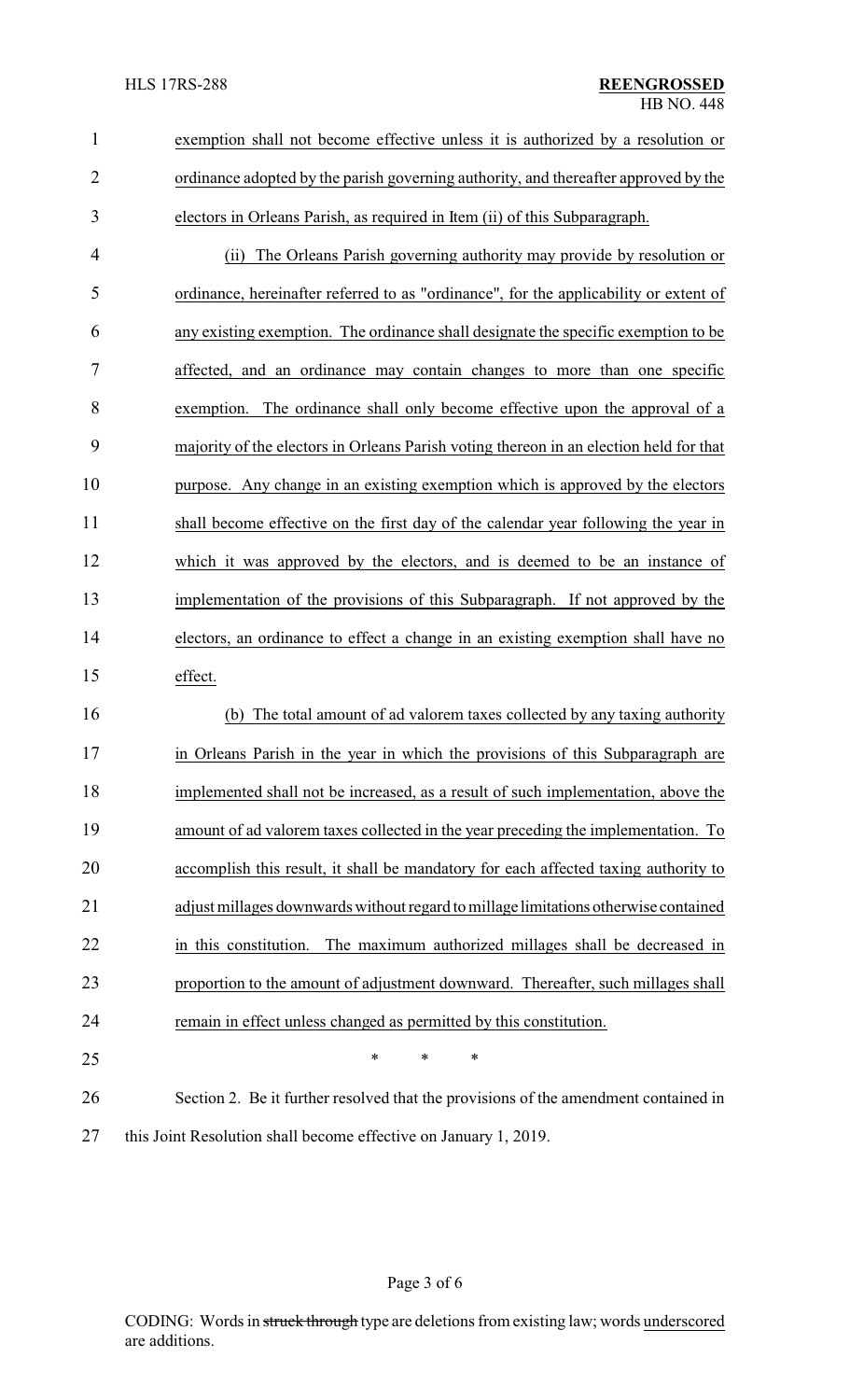| $\mathbf{1}$   | Section 3. Be it further resolved that this proposed amendment shall be submitted             |
|----------------|-----------------------------------------------------------------------------------------------|
| 2              | to the electors of the state of Louisiana at the statewide election to be held on October 14, |
| $\overline{3}$ | 2017.                                                                                         |
| $\overline{4}$ | Section 4. Be it further resolved that on the official ballot to be used at said election     |
| 5              | there shall be printed a proposition, upon which the electors of the state shall be permitted |
| 6              | to vote YES or NO, to amend the Constitution of Louisiana, which proposition shall read as    |
| 7              | follows:                                                                                      |
| 8              | Do you support an amendment concerning the ad valorem tax exemption for                       |
| 9              | property of a nonprofit organization in Orleans Parish to require that the                    |
| 10             | property be in use exclusively for the exempt purpose of the organization?                    |
| 11             | (Effective January 1, 2019) (Amends Article VII, Section 21(B)(3), Adds                       |
| 12             | Article VII, Section $21(B)(4)$ and (5))                                                      |

# DIGEST

The digest printed below was prepared by House Legislative Services. It constitutes no part of the legislative instrument. The keyword, one-liner, abstract, and digest do not constitute part of the law or proof or indicia of legislative intent. [R.S. 1:13(B) and 24:177(E)]

| HB 448 Reengrossed | 2017 Regular Session | Abramson |
|--------------------|----------------------|----------|
|--------------------|----------------------|----------|

**Abstract:** Limits eligibility for the ad valorem tax exemption in Orleans Parish for a nonprofit organization to property that is in use exclusively for the exempt purpose of the organization, and authorizes reinstatement of the tax exemption by the Orleans Parish governing authority, subject to voter approval, and requiring concurrent downward adjustment of millages to reflect any resulting changes in the tax base.

Present constitution provides for the classification and assessment of property subject to ad valorem taxation. Further provides certain exemptions to ad valorem taxes.

Present constitution authorizes an exemption for property owned by a nonprofit corporation or association organized and operated exclusively for the following purposes:

- (1) Religious.
- (2) Dedicated places of burial.
- (3) Charitable.
- (4) Health and welfare.
- (5) Educational.
- (6) A charitable or fraternal club or lodge.
- (7) Promotion of trade, travel, and commerce.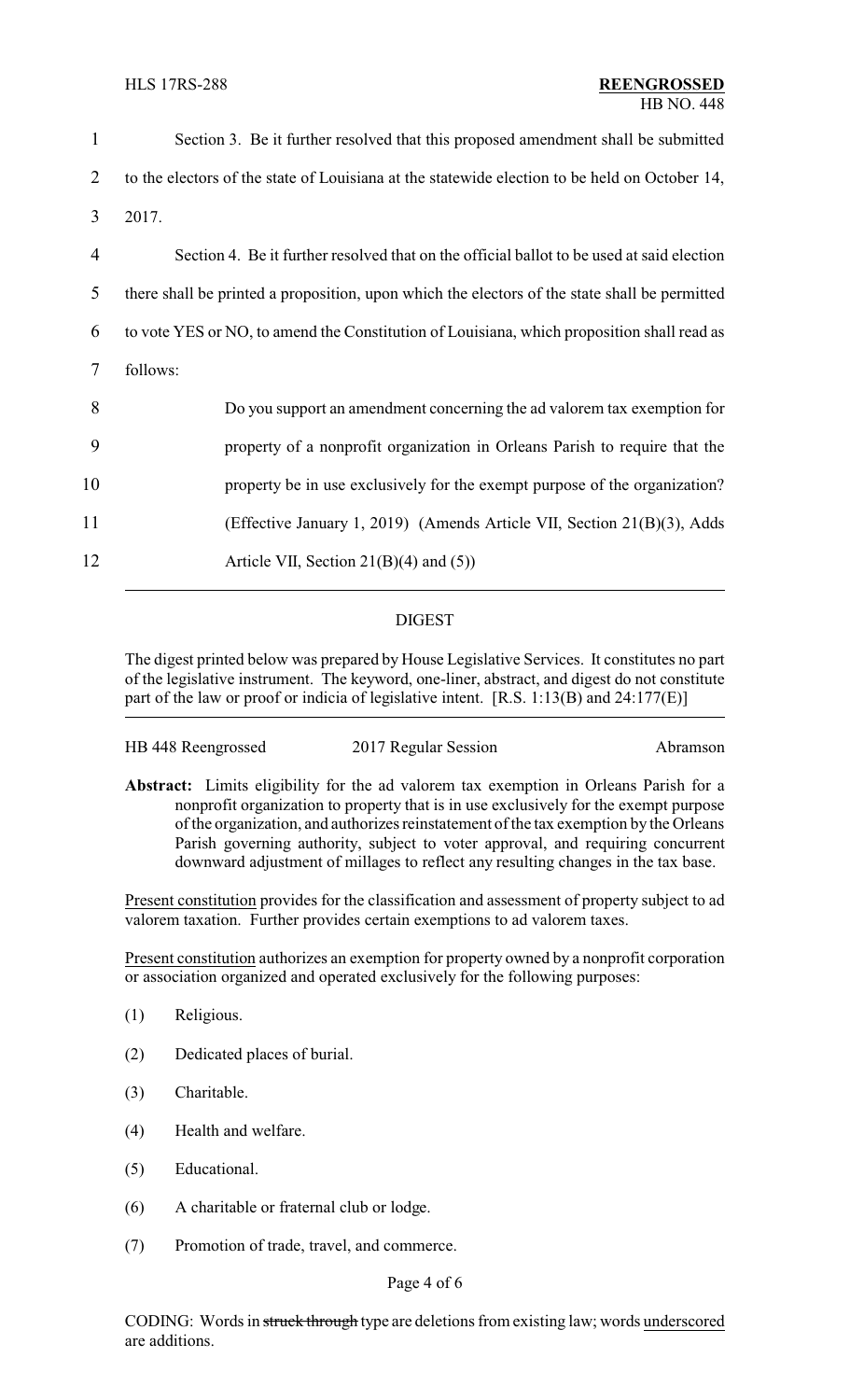(8) A professional society or association for trade, business, or industry.

Present constitution authorizes an exemption for property leased to a nonprofit corporation or association for use solely for the following purposes:

- (1) Housing for homeless persons.
- (2) Property of a bona fide labor organization representing its members or affiliates in collective bargaining efforts.

Present constitution provides that none of the property of nonprofit corporations or organizations shall be exempt if owned, operated, leased, or used for commercial purposes unrelated to the exempt purposes of the corporation or association.

Proposed constitutional amendment retains present constitution and prohibits eligibility for the exemption for property in Orleans Parish if the property has been vacant for longer than two years or is not wholly devoted to and exclusively used for the exempt purpose of the corporation or association. For purposes of proposed constitutional amendment "exclusive use" occurs when no more than 5% of the nonprofit entity's annual revenue from that property is required to be reported as taxable income for purposes of federal taxation.

Proposed constitution adds authority for the Orleans Parish governing authority, by ordinance and with voter approval, to provide for the reinstatement of the exemptions for nonprofit organizations, but provides that the reinstatement shall not exceed 50% of the assessed value of the property. Any change in an exemption shall become effective on the first day of the calendar year following the year in which it was approved and shall be deemed to be an implementation of proposed constitution.

Proposed constitution requires that in any year in which the provisions of proposed constitution are implemented, all millages in Orleans Parish shall be adjusted downward to prevent any increase in the amount of taxes collected due to the provisions of proposed constitution. To accomplish this result, each taxing authority is required, in any year of implementation, to adjust millages downwards without regard to millage limitations contained in present constitution, and the maximum authorized millages shall be decreased, without further voter approval. Thereafter, such millages shall remain in effect unless changed as permitted by present constitution.

Provides for submission of the proposed amendment to the voters at the statewide election to be held Oct. 14, 2017.

Effective Jan. 1, 2019.

(Amends Const. Art. VII, §21(B)(3); Adds Const. Art. VII, §21(B)(4) and (5))

## Summary of Amendments Adopted by House

- The Committee Amendments Proposed by House Committee on Ways and Means to the original bill:
- 1. Add restrictions for eligibility for the exemption concerning vacant property and proportions of revenue from such property being subject to reporting as taxable income for purposes of federal taxes.
- The Committee Amendments Proposed by House Committee on Civil Law and Procedure to the engrossed bill:
- 1. Remove provisions authorizing the Orleans Parish governing authority to reduce or otherwise limit the ad valorem tax exemption.